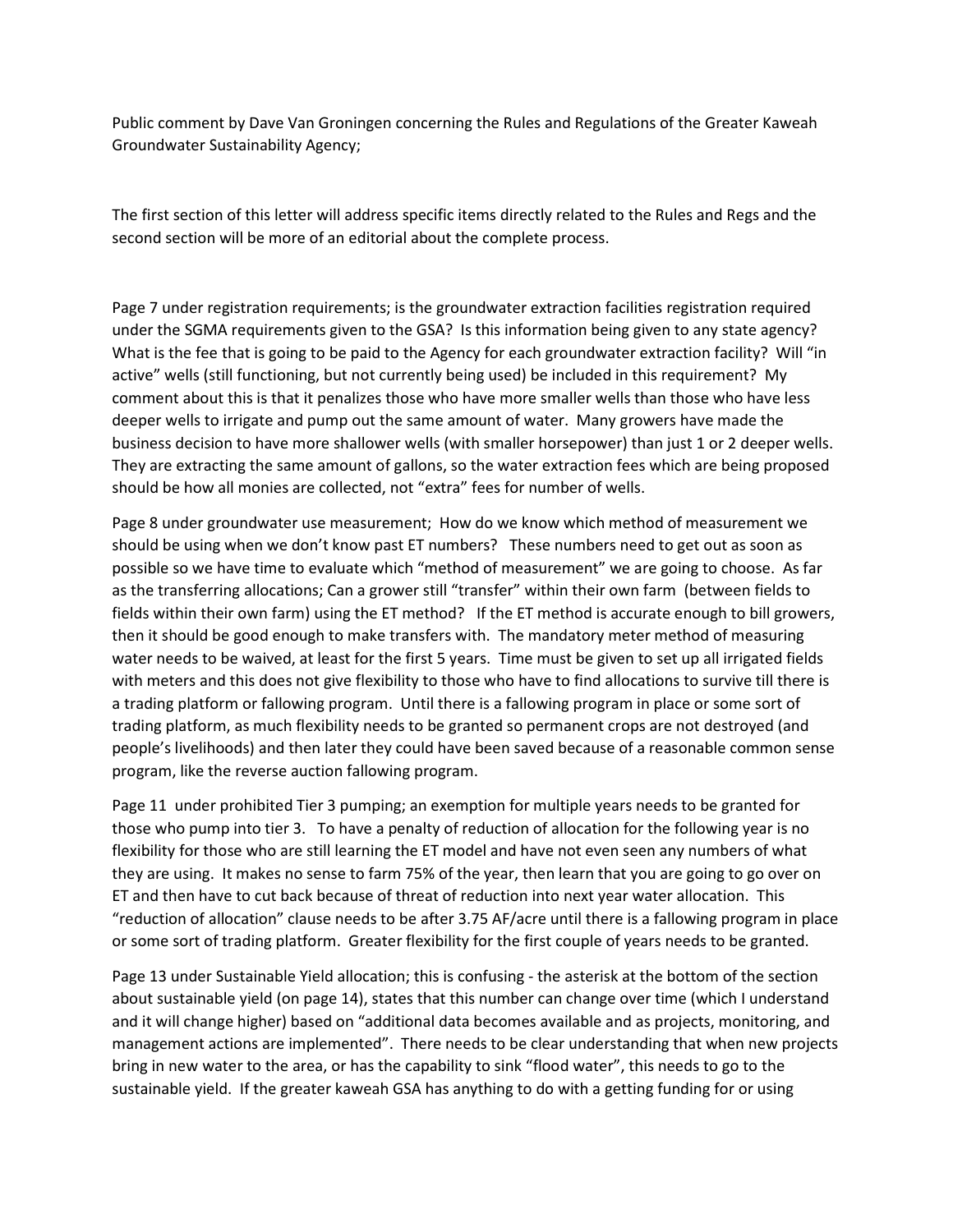collected grower fees for any type of project, it should go towards sustainable yield. This includes collaborating with existing water districts within the GSA boundaries to increase there ability to store more water. The GSA is suppose to be representing all growers, those in water districts and those who are not. Therefore, the GSA should only spend their time on acquiring grants and completing projects that will benefit all growers within their boundaries. If grant money is awarded to the GSA, it should first fill all projects that benefit the increase of the Sustainable yield. The goal is to increase this SY number, not increase the divide of the water district acreage and the non water district acreage. If this is not accomplished, you will never succeed because of animosity that will be created between the "have vs have nots". This needs to be added into what the SY is within the text of the Rules and Regs, not just an asterisk that states "as projects are implemented".

Page 14 under Temp tier 1 and tier 2 allocations; the determination of whether or not a parcel is eligible for the tier 1 and 2 allocations needs to be changed. There are few parcels that were in production food production before 2015, but due to many reasons, have been out of production for the past decade or even 2 decades. Some of these parcels even have an active well on them, but have not been used just because of the owner's decision to fallow their ground or just do dry land farming. If a parcel can show records and images (example; google historical images) of irrigated ag production, they should be allowed to participate in the tier 1 and tier 2 allocation. If this is not allowed, then the value of their property just decreased a minimum of 4X and their rights of using water on their parcel for beneficial use is taken away from them. If historical use (not just of the past 7 years, which I believe is the current proposed rule) can be proven, then tier 1 and tier 2 should be granted to them. Some of these parcels are not in IRLP program because this program just started in 2014 or 2015, so using this as a determining factor is not proper.

Page 16 and 17 under the Transfer of SY and the transfer of Tier 1 and Tier 2; The 3 mile range needs to be changed to 5-10 miles for the first multiple years to encourage flexibility and time for producers to adjust. If there is no fallowing program (or at least some sort of trading platform) in place before this, you will have un-needed undesirable results in our faming community. Once again, flexibility has to be granted, especially the first couple of years before "trading" is set up for those who want to pay for other people's water.

Thank you for reviewing my comments on the above items of concern. Thank you for extending the public comment period and your work in this very difficult issue that we all face. As you can see above, there is a common thread to many of my comments;

 First; a fallowing program has to be pushed to start as soon as possible. I understand that this does not directly relate to the Rules and Regulations that this letter is addressing, but in an indirect way, it has everything to do with the R&R. I understand that you folks are all busy trying to comply with what SGMA is requiring of you, but I believe the reverse auction fallowing program has to be implemented for Kaweah Sub-basin to reach it's goals. Without a fallowing program, all this is is a big complicated "shell game", moving around credits and most people will still be pumping the same amount of water and those that can't maneuver around the Rules and Regs as easy ("white-land guys") will be the only ones that suffer. A fallowing program evens the playing field a bit and makes it possible for white-land producers to pay if they wish to continue to farm or try to put a bid into the fallowing program to idle their ground for a selected amount of time. In this fallowing program, the acreage that receives district